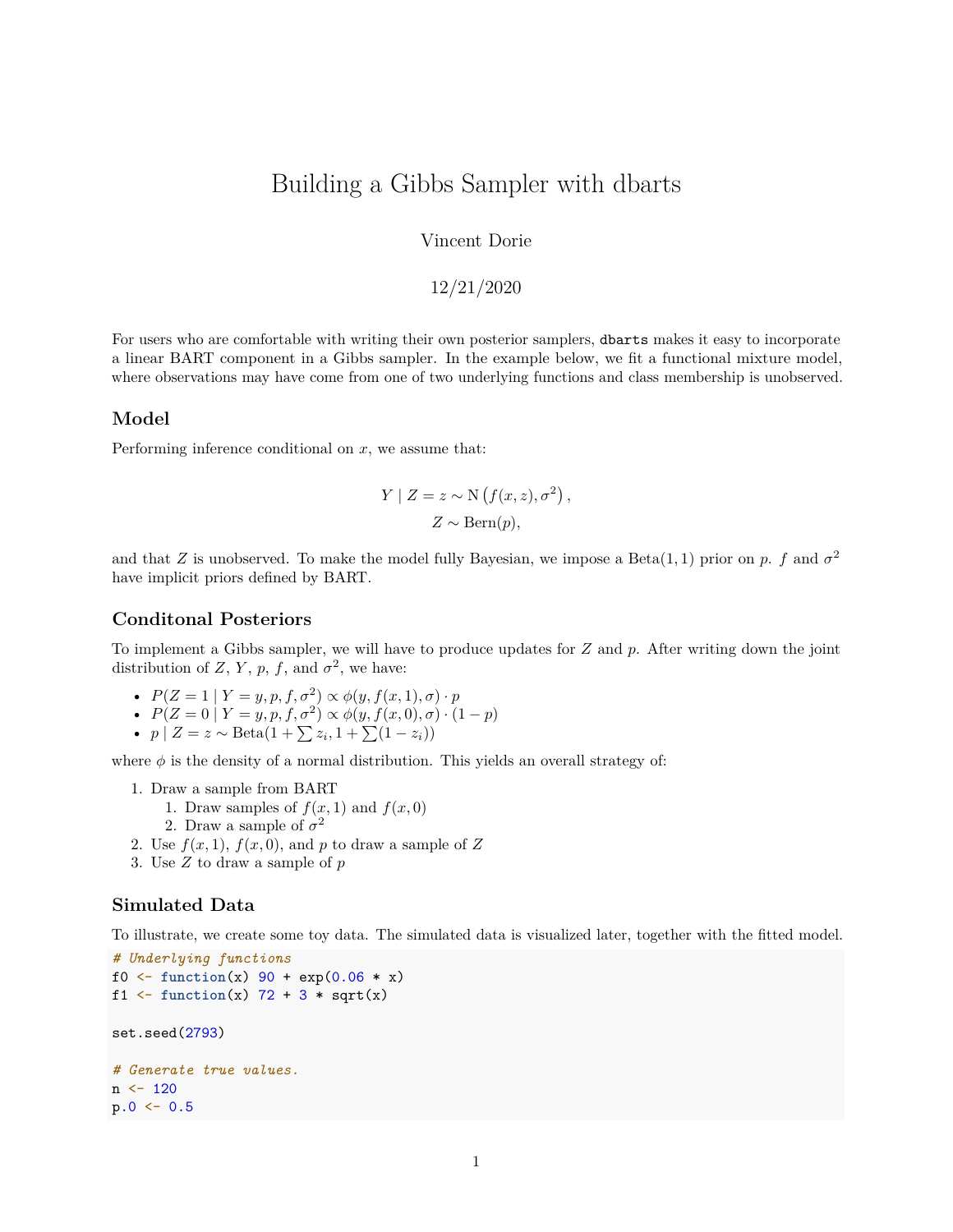```
z.0 \leq rbinom(n, 1, p.0)n1 \leftarrow \text{sum}(z.0); n0 \leftarrow n - n1# In order to make the problem more interesting, x is confounded with both
# y and z.
x \leftarrow numeric(n)
x[z.0 == 0] \leftarrow \text{norm}(n0, 20, 10)x[z.0 == 1] \leftarrow \text{norm}(n1, 40, 10)y \leftarrow numeric(n)
y[z.0 == 0] \leftarrow f0(x[z.0 == 0])y[z.0 == 1] \leftarrow f1(x[z.0 == 1])y \leftarrow y + \text{norm}(n)data_train <- data.frame(y = y, x = x, z = z.0)
data test \leq data.frame( x = x, z = 1 - z.0)
```
#### **Implementing a Gibbs Sampler**

For this specific model, the sampler needs to be updated with new predictor variables/covariates. This can be done with a dbartsSampler reference class object by calling the sampler\$setPredictor function. As, given any  $Z = z$ , the sampler also needs to evaluate  $f(x, 1-z)$ , we utilize the test slot of the sampler and keep it up-to-date with the "counterfactual" predictor using the sampler\$setTestPredictor function. Models that instead modify the response variable can use the sampler\$setResponse or sampler\$setOffset functions.

One complication in updating the predictor matrix while the sampler runs is that new values of *z* must leave the sampler in an internally consistent state. During warmup this constraint is ignored, however, after warmup is complete rejection sampling is used to guarantee that no leaf nodes are empty. This is accomplished by using the forceUpdate argument to setPredictor and checking that the logical response is TRUE.

```
n_warmup < - 100
n_samples <- 500
n_total <- n_warmup + n_samples
# Allocate storage for result.
samples_p <- rep.int(NA_real_, n_samples)
samples_z <- matrix(NA_real_, n_samples, n)
samples_mu0 <- matrix(NA_real_, n_samples, n)
samples_mu1 <- matrix(NA_real_, n_samples, n)
library(dbarts, quietly = TRUE)
# We only need to draw one sample at a time, although for illustrative purposes
# a small degree of thinning is done to the BART component.
control <- dbartsControl(updateState = FALSE, verbose = FALSE,
                         n.burn = 0L, n.samples = 1L, n.thin = 3L,
                         n.chains = 1L)
# We create the sampler with a z vector that contains at least one 1 and one 0,
# so that all of the cut points are set correctly.
sampler \leftarrow dbarts(y \sim x + z, data_train, data_test, control = control)
# Sample from prior.
p \leftarrow rbeta(1, 1, 1)z \leftarrow rbinom(n, 1, p)
```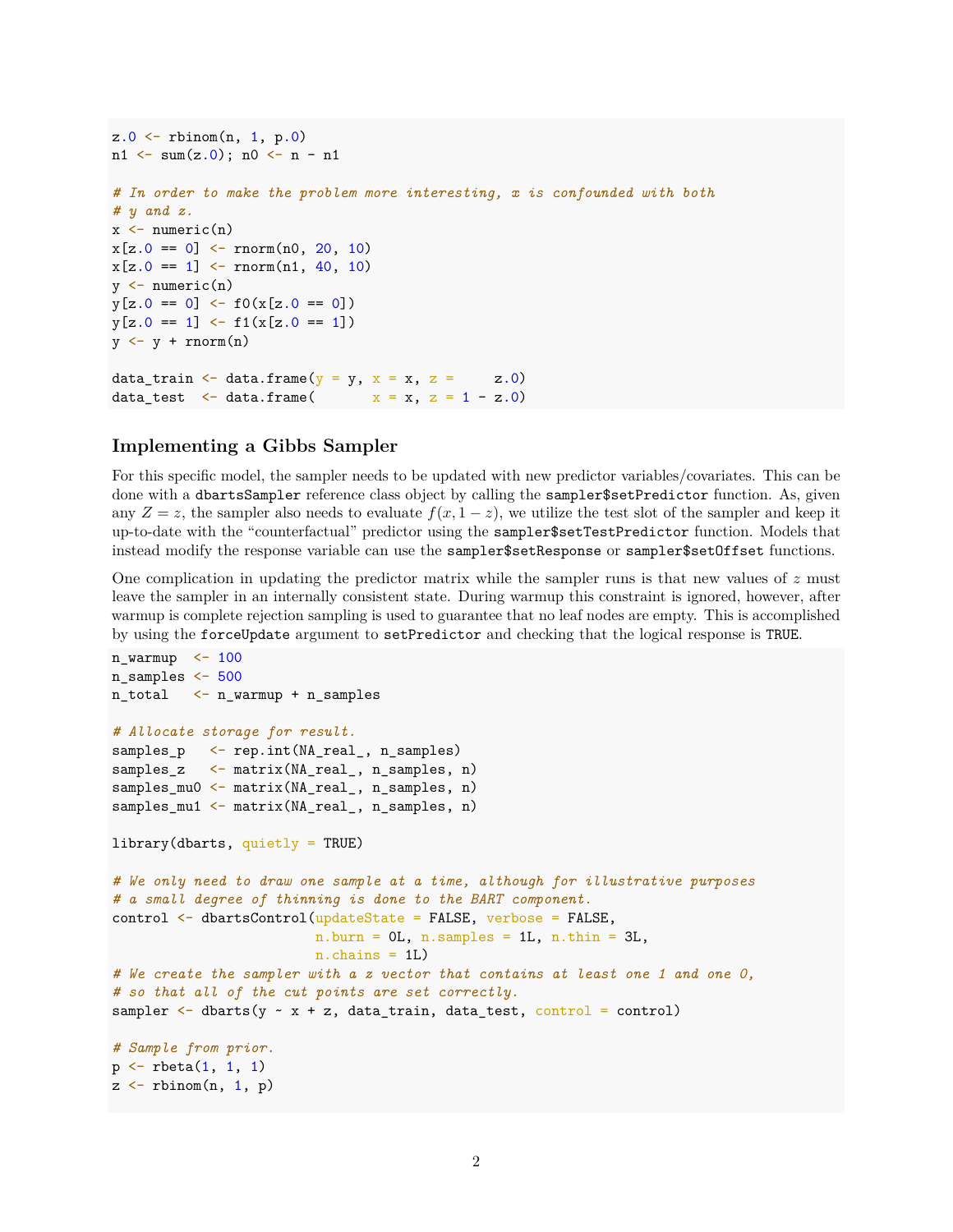```
# Ignore result of this sampler call
invisible(sampler$setPredictor(x = z, column = 2, forceUpdate = TRUE))
sampler$setTestPredictor(x = 1 - z, column = 2)
sampler$sampleTreesFromPrior()
for (i in seq_len(n_total)) {
  # Draw a single sample from the posterior of f and sigmaˆ2.
  samples <- sampler$run()
  # Recover f(x, 1) and f(x, 0).
  mu0 \leftarrow ifelse(z == 0, samples$train[,1], samples$test[,1])
  mu1 \leftarrow ifelse(z == 1, samples$train[, 1], samples$test[, 1])p0 \leftarrow dnorm(y, mu0, samples$sigma[1]) * (1 - p)p1 <- dnorm(y, mu1, samples$sigma[1]) * p
  p.z \leq p1 / (p0 + p1)z <- rbinom(n, 1, p.z)
  if (i <= n_warmup) {
    sampler$setPredictor(x = z, column = 2, forceUpdate = TRUE)
  } else while (sampler$setPredictor(x = z, column = 2) == FALSE) {
    z \leftarrow rbinom(n, 1, p.z)}
  sampler$setTestPredictor(x = 1 - z, column = 2)
  n1 \leftarrow \text{sum}(z); n0 \leftarrow n - n1p \leftarrow rbeta(1, 1 + n0, 1 + n1)# Store samples if no longer warming up.
  if (i > n_warmup) {
    offset \leftarrow i - n_warmup
    samples_p[offset] <- p
    samples z[offset, ] \leftarrow zsamples_mu0[offset,] <- mu0
    samples_mu1[offset,] <- mu1
  }
}
```
#### **Saveing the sampler**

If it desired to use save and load on the sampler, it is required to instruct sampler stored using the reference class to write its state out as an R object:

sampler\$storeState()

#### **Visualizing the Result**

Finally, we visualize the results. In the graph below, the estimated label of observations encircles the true labels, both of which are represented by point color. We see that, beyond the range of the observed data, the estimated functions regress towards each other and points start to be mislabeled.

```
mean_mu0 <- apply(samples_mu0, 2, mean)
mean_mu1 <- apply(samples_mu1, 2, mean)
```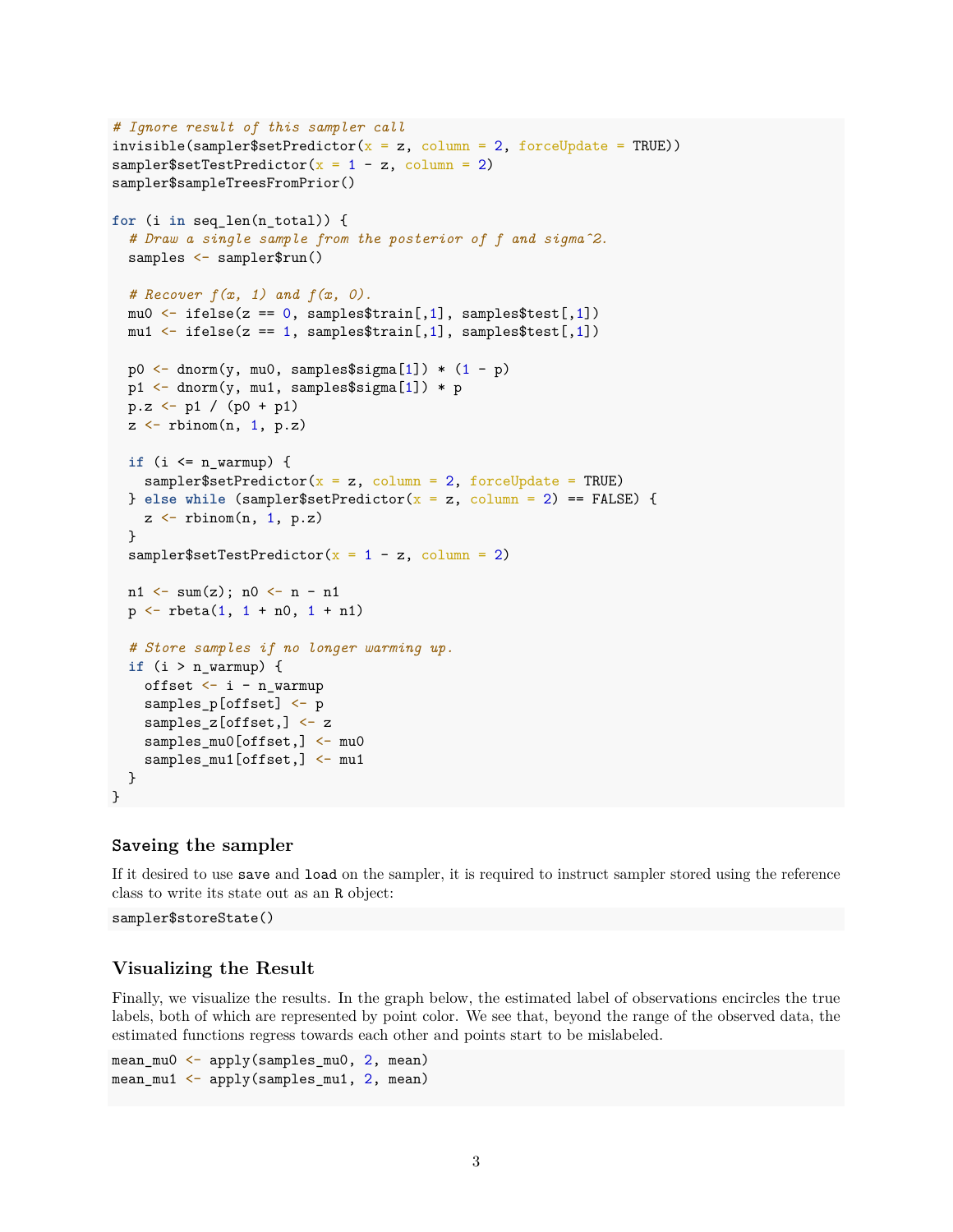```
ub_mu0 <- apply(samples_mu0, 2, quantile, 0.975)
lb_mu0 <- apply(samples_mu0, 2, quantile, 0.025)
ub mu1 \leftarrow apply(samples mu1, 2, quantile, 0.975)
lb_mu1 <- apply(samples_mu1, 2, quantile, 0.025)
curve(f0(x), 0, 80, ylim = c(80, 110), ylab = expression(f(x)),
      main = "Mixture Model")
curve(f1(x), add = TRUE)points(x, y, pch = 20, col = ifelse(z.0 = 0, "black", "gray"))
lines(sort(x), mean mu0[order(x)], col = "red")
lines(sort(x), mean\_mul[order(x)], col = "red")# Add point-wise confidence intervals.
lines(sort(x), ub_mu0[order(x)], col = "gray", lty = 2)
lines(sort(x), lb_mu0[order(x)], col = "gray", lty = 2)lines(sort(x), ub_mu1[order(x)], col = "gray", lty = 3)
lines(sort(x), lb_mu1[order(x)], col = "gray", lty = 3)
# Without constraining z for an observation to 0/1, its interpretation may be
# flipped from that which generated the data.
mean_z \leftarrow ifelse(apply(samples_z, 2, mean) \leftarrow 0.5, 0L, 1L)
if (\text{mean} - z \mid z.0) > 0.5) \text{ mean}_z < -1 - \text{mean}_zpoints(x, y, pch = 1, col = ifelse(mean_z == 0, "black", "gray"))legend("topright", c("true func", "est func", "group 0", "group 1",
                     "est group 0", "est group 1"),
       lty = c(1, 1, NA, NA, NA, NA), pch = c(MA, NA, 20, 20, 1, 1),col = c("black", "red", "black", "gray", "black", "gray"),
       cex = 0.8, box.col = "white", bg = "white")
```